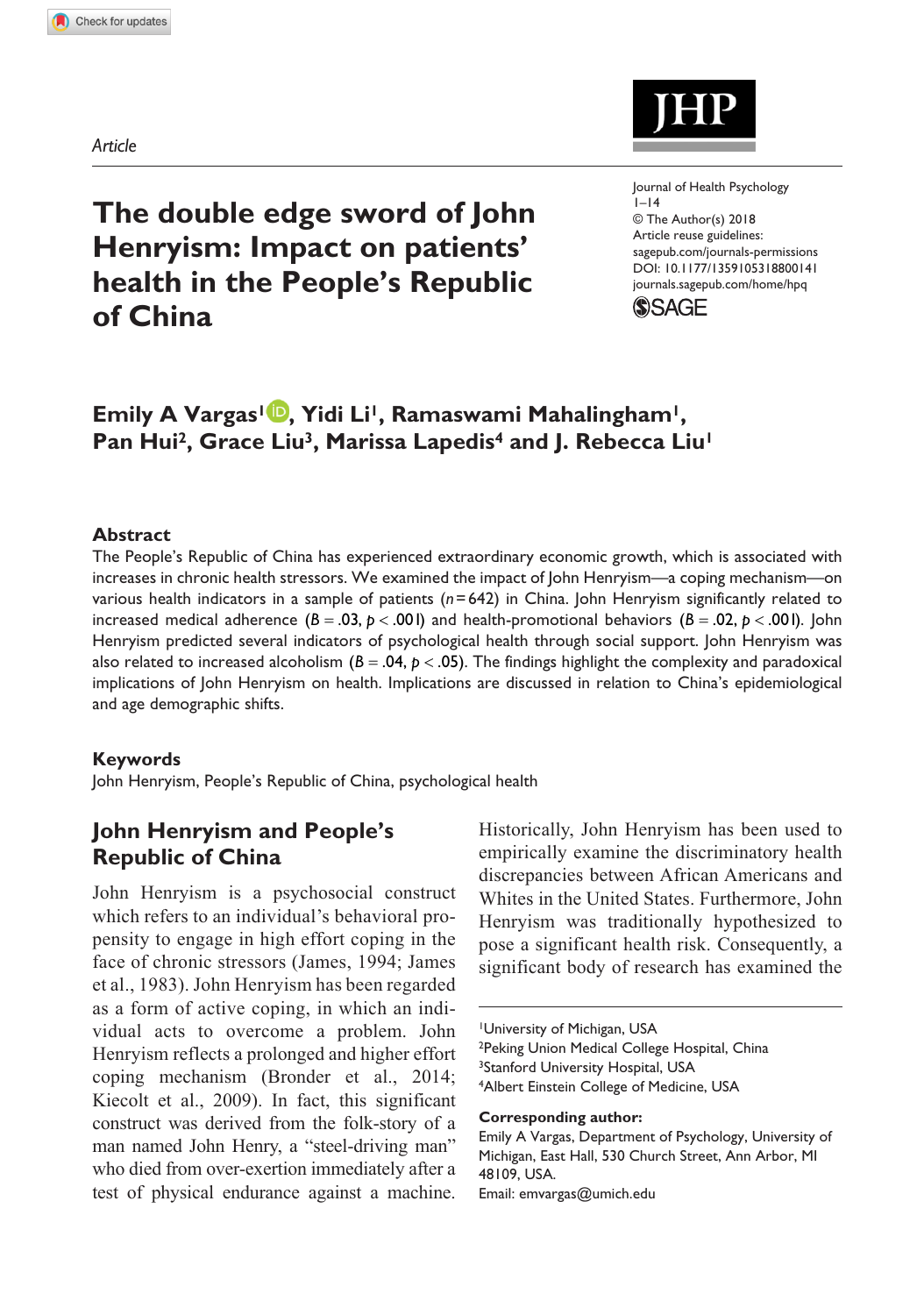relationship between John Henryism and physiological indicators of health. For instance, research has found that higher scores of John Henryism are associated with higher levels of blood pressure, elevated heart rates (e.g. Merritt et al., 2004; Wright et al., 1996), and hypertension proclivity primarily in African Americans of lower socioeconomic status groups (Bennett et al., 2004). While this body of work has been foundational, it is necessary to examine the impact of John Henryism in additional countries where individuals face other forms of chronic stressors (Čvorović and James, 2017). In addition, it is essential to expand the body of research on John Henryism beyond physiological indicators of health to include more psychological indicators and health perceptions.

In the past 30 years, The People's Republic of China—the most populous nation in the world—has experienced extraordinary economic growth, which has had direct implications for the health of the population (Chen and Feng, 2000; Wang et al., 2007; Zhao et al., 2010). To put this in perspective, China's National Bureau of Statistics reported a 6.9 percent growth in gross domestic product in 2017, while the growth in the United States was only a little over 2percent. (National Bureau of Statistics of China, 2018; The World Bank, 2018). While the economic growth is beneficial in certain ways, research has found that this rapid increase in economic growth can also be associated with a significant increase in chronic stressors, prevalent in developed countries (American Psychological Association (APA), 2012; Liu and Diamond, 2005). Specifically, China has seen an increase in chronic non-communicable diseases (He et al., 2005; Yang et al., 2008), environmental health hazards (Kan et al., 2012), mental health illness (Lee, 2004; Park et al., 2005), and alcoholism (Cochrane et al., 2003). To address this epidemiological shift, we examine the role of John Henryism in shaping various health indicators in a sample of patients in China.

## **John Henryism and medical adherence**

Patient adherence to medical recommendations defined as the extent to which patients follow doctors' orders, such as taking prescribed medication—is a factor directly related to patients' psychological and physiological well-being (Osterberg and Blaschke, 2005). Research in China has examined medical adherence in patients with significant physiological conditions such as HIV and AIDS (e.g. Wang et al., 2008, 2010; Zhao et al., 2002), and psychological conditions such as schizophrenia (Li and Arthur, 2005). Given the importance of medical adherence, studies have examined which factors positively relate to patient adherence, including the role of stigma (Li et al., 2011b), electronic drug monitoring (Sabin et al., 2010), and social support (Pang et al., 2001). However, there is a paucity of research worldwide dedicated to examining the impact of active coping (i.e. John Henryism) on medical adherence (Holt et al., 2012).

As previously mentioned, John Henryism has been associated with negative physiological indicators of health, such as poor cardiovascular function. However, recent research has suggested that John Henryism may function as a double-edged sword, affecting various health outcomes negatively and others positively (Kiecolt et al., 2009). John Henryism may be a critical factor in predicting medical adherence. While this has not been thoroughly researched, some existing studies suggest this relationship may exist. For instance, research has demonstrated that increased John Henryism was positively related to health-promoting behaviors, such as exercise, and eating a nutritious diet (e.g. Glanz and Schwartz, 2008; Lehto and Stein, 2013). Furthermore, research has found that increased active coping was positively associated with help seeking (see Schwarzer and Knoll, 2007 for review). Therefore, it is possible that increased John Henryism positively predicts medical adherence.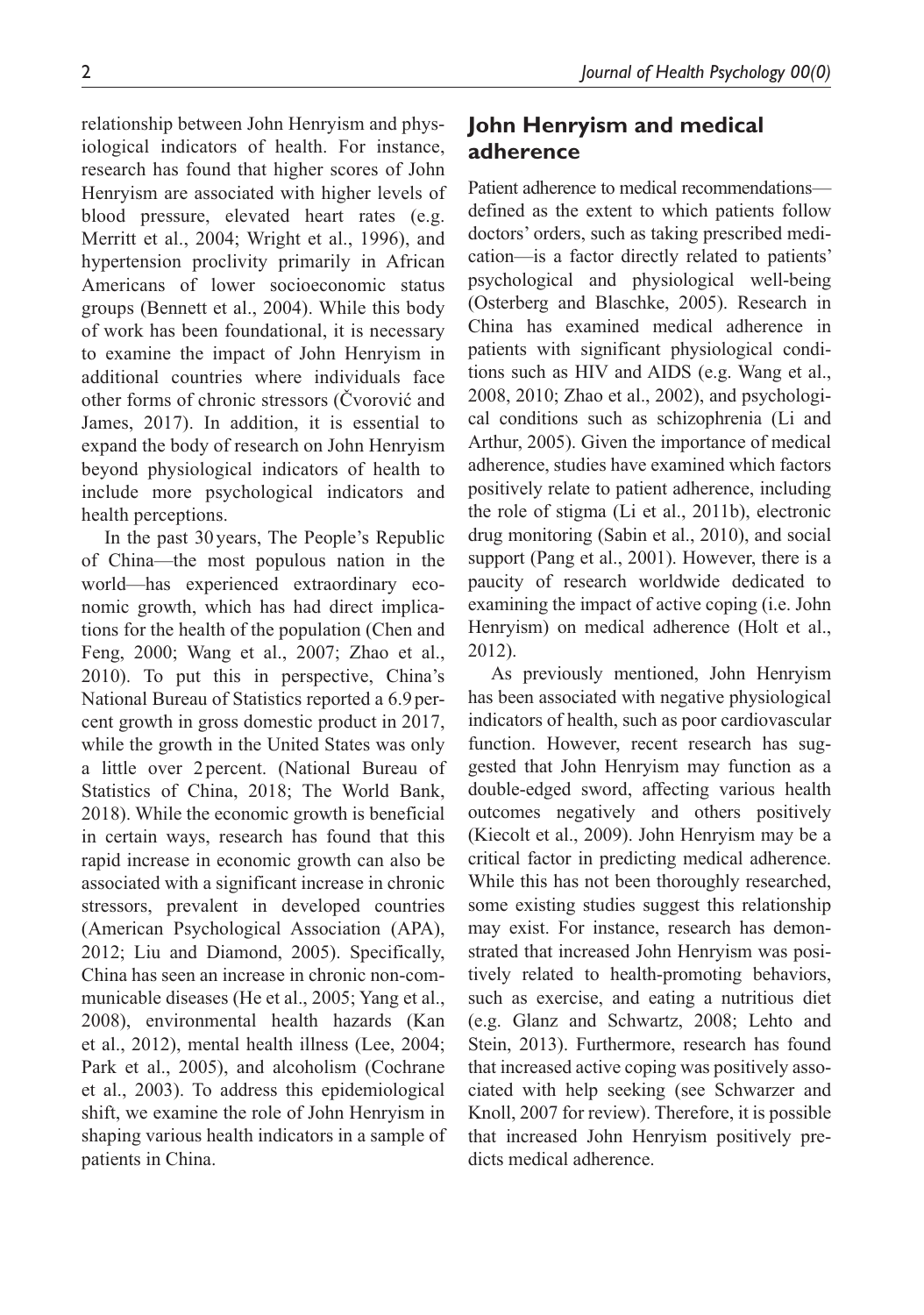It is currently inconclusive how exactly John Henryism may predict specific deteriorating health behaviors, like alcohol consumption and smoking specifically in China (Bennett et al., 2004). It is necessary to take the psychosocial context into account when considering culturally relevant consumption behaviors. In Western countries, alcohol consumption has been an important part of the social fabric. Alcoholism has been increasing more rapidly in China than other countries because of multiple social and economic factors (Cochrane et al., 2003; Le and Xu, 1992). Similarly, China is the largest consumer of tobacco and has one of the largest populations of adult smokers (Li et al., 2011a). On one hand, it is possible that John Henryism is positively related to increased alcoholism and smoking, demonstrating a negative consequence of active coping. Alcoholism in China is more prevalent among those facing a greater number of daily stressors (Liu et al., 2009). On the other hand, it is possible that John Henryism may be negatively related to alcoholism and smoking; two studies found that John Henryism negatively relates to alcohol consumption and positively to smoking cessation; however, these were conducted in the Netherlands (Duijkers et al., 1998; Van Loon et al., 2001). Perhaps, individuals with higher scores on John Henryism are more likely to actively seek external resources to help stop health deteriorating habits. It is unclear how these relationships would manifest in China.

In the current study, we aim to address these major gaps in the literature. We examine how John Henryism relates to medical adherence, in addition to health-promoting behaviors, and *explore* how it relates to alcoholism and smoking in China. From this, we hypothesize

H1: John Henryism is positively associated with increased medical adherence.

H2: John Henryism is positively associated with health-promotional behaviors (e.g. eating fruits and vegetables).

As an exploratory question, we also examined the relationship between John Henryism (JH) and alcoholism and smoking.

# **John Henryism, psychological health perceptions, and social support**

There is an emerging body of literature examining the link between John Henryism and a broad set of health measures, including psychological well-being and self-perceptions of health. The literature suggests that John Henryism is largely predictive of *better* psychological well-being and self-perceptions of health (Kiecolt et al., 2009). For instance, higher level of John Henryism has been associated with lower levels of depressive symptomology (Neighbors et al., 2007), and perceptions of stress (Haritatos et al., 2007). Although these studies have been instrumental in understanding the efficacy of John Henryism, they were conducted with samples in the United States. It is critical to expand this body of literature into China, because the rate of mental health illnesses has been rising steadily, and it has unique social and cultural factors that should be considered (Park et al., 2005). One study has examined the effect of John Henryism on psychological health perceptions in a sample in China and found a significant negative correlation between John Henryism and anxiety and depression (Hsieh et al., 2014). However, this small body of literature suggests that there is a need to adopt a more nuanced approach when considering coping mechanisms that relate to psychological outcomes in China.

In recent years, China has seen a blending of "western" values (e.g. emphasis on the individual) with collectivistic cultural values (e.g. emphasis on the social group and interdependence) (Egri and Ralston, 2004). John Henryism as an ideal embodies American values of individualism and bootstrapping. By contrast, collectivist East Asian cultures, such as China, value harmony, interdependence and social support (Cao, 2009).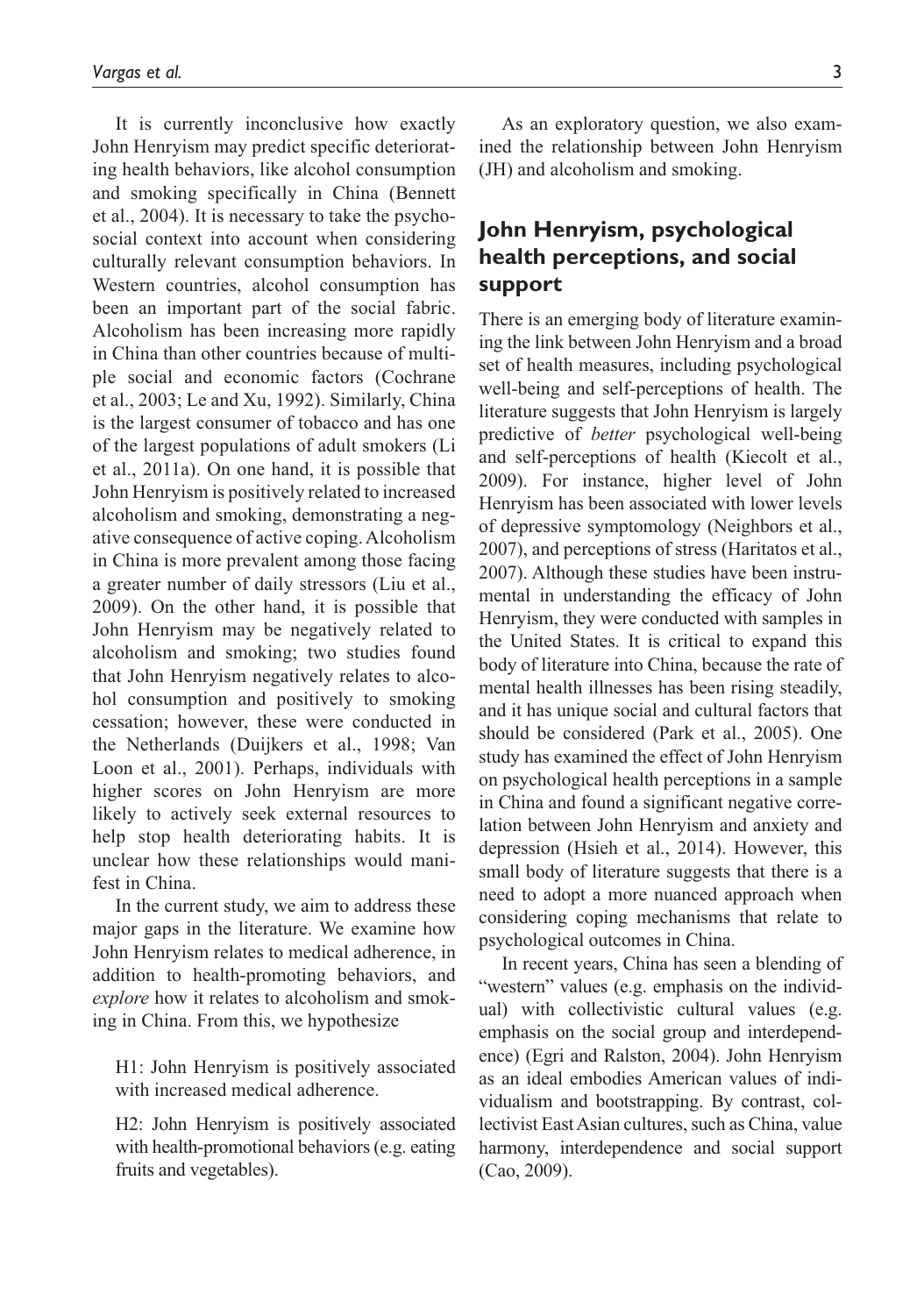As a country, China is in transition. Unprecedented economic growth and one child policy resulted in a blended culture where individualism and collectivism thrive (Cao, 2009). John Henryism and social support exemplify the cherished ideals of western and collectivist cultures, respectively. They are often conceptualized as oppositional coping strategies that fit within this value framework; they both significantly impact psychological health. As mentioned, John Henryism is a coping strategy that is largely dependent on the efforts of the individual and their ability to work harder to overcome stressors. On the other hand, social support emphasizes the importance of one's social networks in overcoming stressors (Thoits, 1986). Given that both sets of values have become increasingly more prominent, it is necessary to examine how social support may inform the relationship between John Henryism and perceptions of psychological well-being and perceptions of general health. Those with more active coping may be more likely to seek and maintain social supports, which in turn may promote health outcomes. In one study, increased John Henryism was positively related to social support (Bronder et al., 2014). Therefore, it is possible that John Henryism will positively relate to perceptions of psychological well-being and self-perceptions of health through an increase in social support. In the current study, we investigate this link. We hypothesize that:

H3: John Henryism is positively associated with psychological self-perceptions of health (i.e. Positive and Negative Affect, and Short Form-12), mediated by an increase in social support.

### **Materials and methods**

The survey in the current study was approved by the Institutional Review Board at the University Michigan Medical School (HUM00043936) and Peking Union Medical College located in Beijing, China. Questionnaires were given to adult patients waiting to be seen in the general

internal medicine clinics at three different hospitals associated with Peking Union Medical College (i.e. Peking Union Medical College Hospital, Chao Yang Second Hospital, and Feng Tai Hospital for Women and Children). Patients were not compensated, but were willing to volunteer. Questionnaires were given out to patients by a team of medical students: 14 from Beijing and 2 from the University of Michigan. The survey was distributed from July 2011 to July 2012.

### *Procedure and measures*

A comprehensive informed consent opportunity was provided to each patient. A packet containing a cover letter and questionnaire was then distributed to all patients who agreed to participate in the study. The initial survey and informed consent was prepared in English and translated to Mandarin by native speakers. Different native speakers back-translated it into English to ensure the initial meaning was preserved. The United States research team then reviewed the back-translation for accuracy. The entire survey was administered in Mandarin and then all final data were translated into English. A total of 659 patients participated in the study, but because we were interested in examining Chinese adults, we excluded patients that were younger than 18years old. The final sample included 642 participants.

### *Participants*

Patients were between the ages of 18 and 92  $(M=39.37, SD=15.50)$ , and 66 percent of the sample were women and 28percent of the patients had a 4-year degree. Information about additional demographic variables is included in Table 1.

### *Measures*

*John Henryism.* Patients responded to the 12 items on the John Henryism Active Coping Scale (JHAC) (James, 1996). Patients indicated on a 3-point scale from 1 (*Not True*) to 3 *(Very*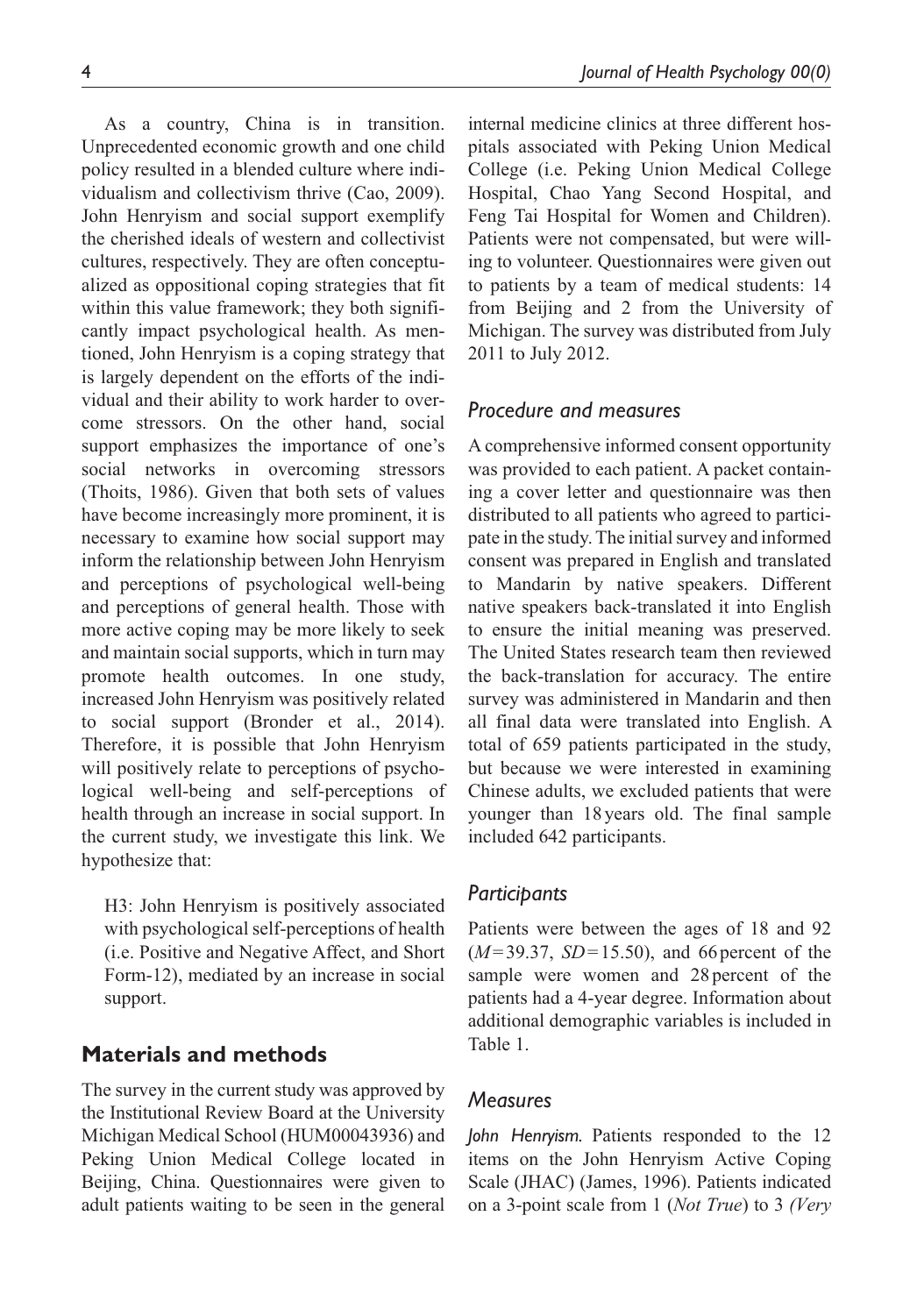|  |  | Table 1. Participant Demographics. |
|--|--|------------------------------------|
|--|--|------------------------------------|

| Demographics                             | n (%)     |
|------------------------------------------|-----------|
| Marital status                           |           |
| Married/cohabited                        | 473 (74%) |
| Separated/divorced/widowed               | 27 (4%)   |
| Never married                            | 136(21%)  |
| Missing                                  | 6(1%)     |
| Urban/rural                              |           |
| Urban                                    | 496 (77%) |
| Rural                                    | 137 (21%) |
| Missing                                  | 9(2%)     |
| Religion                                 |           |
| Attends church and/or                    | 188 (29%) |
| temple                                   |           |
| Does not attend                          | 441 (69%) |
| Missing                                  | 13(2%)    |
| Children                                 |           |
| Nο                                       | 261 (41%) |
| Yes                                      | 376 (58%) |
| Missing                                  | 5(1%)     |
| Mean Number of Children                  | 1.39      |
| Does your father live in your household? |           |
| Nο                                       | 440 (69%) |
| Yes                                      | 195 (30%) |
| Missing                                  | 7 (1%)    |
| Does your mother live in your household? |           |
| No                                       | 415 (65%) |
| Yes                                      | 220 (34%) |
| Missing                                  | 7(1%)     |

*True*) the extent to which they agreed with the statements for John Henryism (e.g. In the past, even when things get really tough, I never lost sight of my goals). The John Henryism score was computed by taking the sum of values assigned to each response. The highest possible score is 36 (12 questions \* 3 for the response to "Very True") and the lowest possible score is 12 (12 questions \*1 for the response "Not True"). The scale was reliable  $(\alpha=0.79; M=26.11,$ *SD*=5.13).

*Positive and Negative Affect Schedule.* The 10-item Positive and Negative Affect Schedule (PANAS) was used to measure patients' positive and negative affect (Thompson, 2007). Patients indicated on a 5-point scale from 1 (*Very Slightly or Not at*  *All*) to 5 (*Extremely*) the extent to which they agreed with the scale statements on the positive affect dimension. The five positive affect items were reliable ( $\alpha$ =0.77) and were averaged into a single measure of Positive Affect (*M*=2.49, *SD*=0.75). Higher scores on the Positive Affect dimension indicate greater positive affect, and one sample item includes "Determined." The five negative affect items were reliable ( $\alpha$ =0.74) and were averaged into a single measure of Negative Affect (*M*=1.82, *SD*=0.63). Higher scores on the negative affect dimension indicated greater negative affect, and one sample item includes "Upset."

*12-Item Short Form.* We used the 12-Item Short Form (SF-12) to assess negative self-perceptions of physical and mental health (Ware et al., 1996). Patients indicated on multiple 5-point scales (e.g. 1 (*Not at all*), 5 (*Extremely*)) the extent to which they agreed with the statements. All items on the scale were standardized (*Z*-scored). Eight items regarding perceptions of physical health were reliable ( $\alpha$ =0.82) and then averaged into a measure of Physical Health. One sample item includes, "How much bodily pain have you had during the past 4weeks?." Four items assessing perceptions of mental health were reliable ( $\alpha$ =0.75) and were averaged into Mental Health. One sample item includes, "During the past 4weeks, how much have you been bothered by emotional problems?." Higher scores on both measures indicate worse physical and mental health.

*General adherence to medical treatment.* Patients responded to 5 items, on 6-point scales (1 (*None of the Time*) to 6 (*All of the time*)) from the General Adherence to Medical Treatment scale (DiMatteo et al., 2002). One sample item includes, "I followed my doctor's suggestions exactly." The scale was very reliable ( $\alpha$ =0.76) and the items were coded, such that higher scores indicate greater adherence (*M*=4.63, *SD*=1.08).

*Social support.* Patients responded to 16 statements regarding social support on a 6-point scale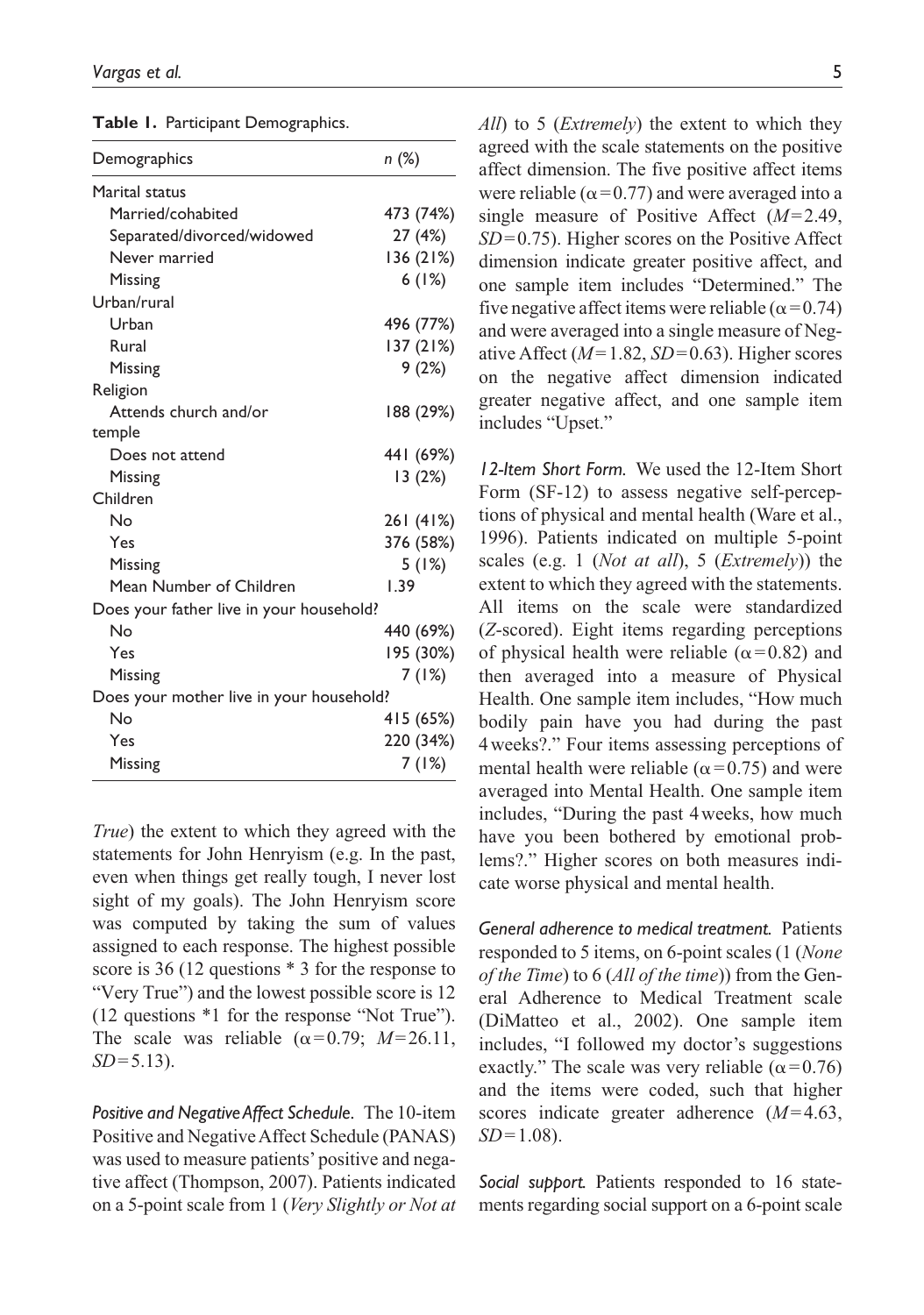|                                  |           | $\mathbf{2}$ | 3         | 4                | 5               | 6           |            | 9<br>8              | $\overline{10}$ |
|----------------------------------|-----------|--------------|-----------|------------------|-----------------|-------------|------------|---------------------|-----------------|
| 1. Positive affect               |           |              |           |                  |                 |             |            |                     |                 |
| 2. Negative affect               | $0.37***$ |              |           |                  |                 |             |            |                     |                 |
| 3. SF-12: physical<br>health     | 0.03      | $0.26*** -$  |           |                  |                 |             |            |                     |                 |
| 4. SF 12: mental health          | $-0.01$   | $0.28***$    | $0.60***$ |                  |                 |             |            |                     |                 |
| 5. Medical adherence             | $-0.03$   | $-0.06$      | 0.03      | 0.02             |                 |             |            |                     |                 |
| 6. Social support                | 0.02      | $-0.09*$     | $-0.07$   | $-0.13***$ 0.08* |                 |             |            |                     |                 |
| 7. Health-promoting<br>behaviors | $0.14***$ | $-0.03$      | $0.11**$  | $0.01**$         | $0.25***$       | $0.20***$ – |            |                     |                 |
| 8. Alcoholism                    | $-0.01$   | $-0.01$      | 0.01      | $-0.004$         | $0.27*** -0.03$ |             | $0.19** -$ |                     |                 |
| 9. Smoking                       | $-0.05$   | 0.01         | 0.05      | 0.03             | $0.24***$       | 0.07        |            | $0.22***0.20**$     |                 |
| 10. John Henryism                | $0.18***$ | $-0.06$      | $-0.03$   | $-0.05$          | $0.17***$       | $0.12**$    |            | $0.25***0.18**0.01$ |                 |

**Table 2.** Bivariate correlation table.

SF-12: 12-Item Short Form.

\**p*<0.05, \*\**p*<0.01, \*\*\**p*<0.001.

(1 (*Strongly Agree*) to 6 (*Strongly Disagree*)) (Zimet et al., 1988). One sample item includes, "My friends really try to help me." All 16 items were averaged into a single measure of social support ( $\alpha$ =0.81), where higher values indicate greater social support  $(M=4.64, SD=0.72)$ .

*Health-Promoting Lifestyle Profile II.* Patients indicated on a 4-point scale, from 1 (*Never*) to 4 (*Routinely*); how often they engaged in healthpromoting behaviors. Due to time constraints associated with collecting data during their appointments, 19 items of the 52 items from the Health-Promoting Lifestyle Profile II (HPLP II) were included in the administered survey. These were selected to represent different aspects of health-promoting behaviors (e.g. reporting symptoms to a doctor). All 19 items were averaged into a single measure of health-promoting behaviors ( $\alpha$ =0.82); higher averaged scores indicate greater health-promoting behaviors (*M*=2.49, *SD*=0.43) (Walker et al., 1987).

*CAGE alcoholism.* Patients responded to four questions regarding their drinking behaviors on a (1 (*No*), 2 (*Yes*)) response scale (Ewing, 1984). This measure is used to detect alcoholism. One sample item includes, "Have you ever felt guilty about your drinking?." We computed a sum of the values, and higher scores indicate greater alcoholism (*M*=6.91, *SD*=1.31, *Median=*7.00).

*Smoking.* Patients responded to one question regarding their smoking behavior "Do you currently smoke tobacco on a daily basis, less than daily, or not at all?" Patients indicated their response of a 3-point scale (1 (*Daily*), 2 (*Less than daily*), 3 (*Not at all*)). Lower values indicate greater smoking habits (*M*=2.70, *SD*=0.66).

## **Results**

To examine hypotheses 1 and 2, we ran hierarchical linear regressions. We also used regressions to explore the relationships between John Henryism and smoking and alcoholism. China is a disproportionally male dominated society, where women face biased institutional and social treatment yielding significant differences in mental health and physical health outcomes (Anson and Sun, 2002; Yu and Sarri, 1997). In addition, China is a rapidly aging population aging faster than anywhere else in the world and aging is significantly related to substantial increases in physical and mental health problems (Jiang et al., 2016). For these reasons, we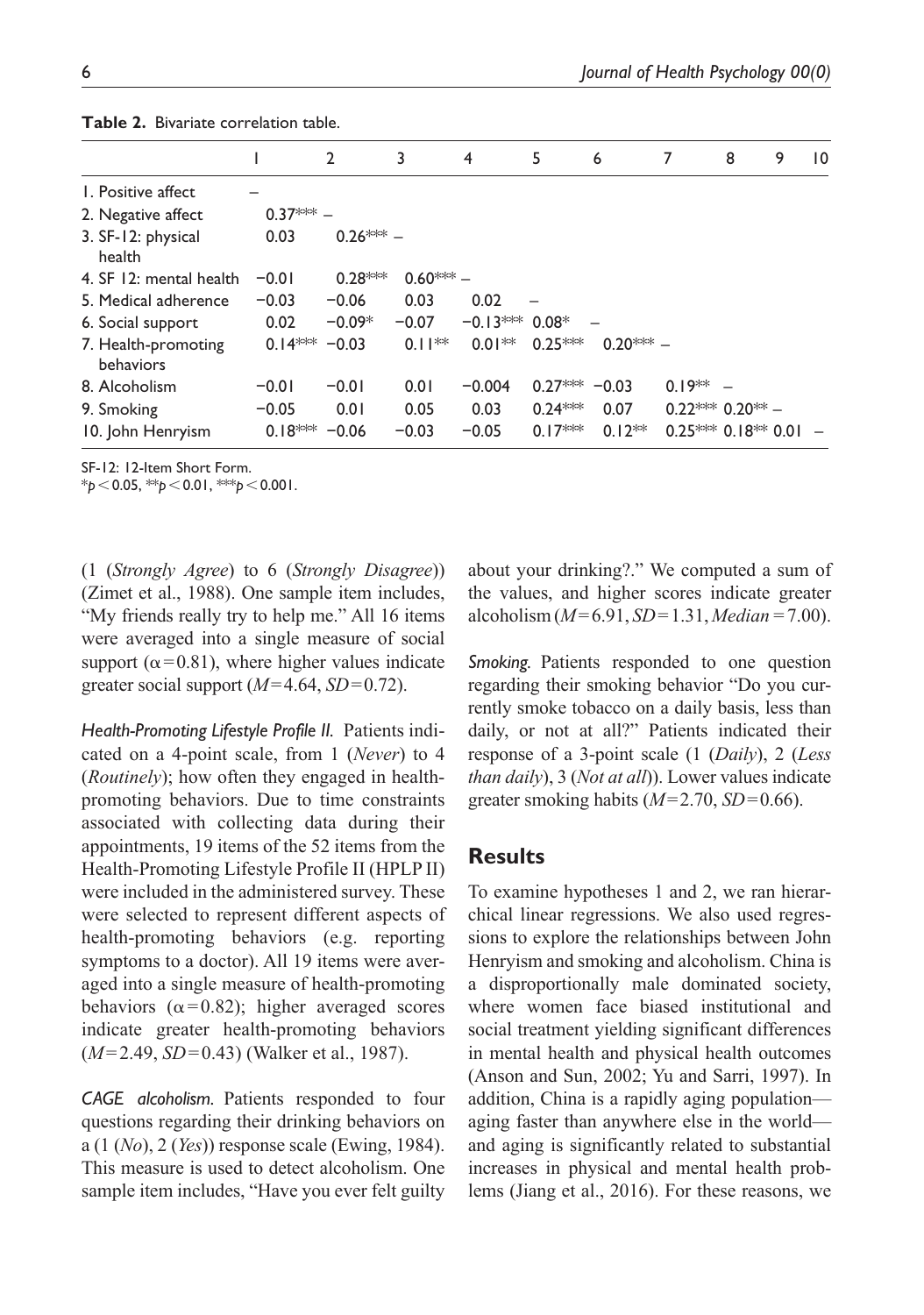| General adherence |            |         |           |         |          | Health-promoting lifestyle profile |               |         |       |         |          |
|-------------------|------------|---------|-----------|---------|----------|------------------------------------|---------------|---------|-------|---------|----------|
|                   |            | b       | SE(b)     | β       | Þ        |                                    |               | b       | SE(b) | β       | Þ        |
| Step              |            |         |           |         |          | Step 1                             |               |         |       |         |          |
|                   | Constant   | 4.21    | 0.12      |         | $<$ 0.00 |                                    | Constant      | 2.17    | 0.05  |         | < 0.001  |
|                   | Age        | 0.01    | 0.003     | 0.19    | < 0.001  |                                    | Age           | 0.009   | 0.001 | 0.32    | < 0.001  |
|                   | Gender     | $-0.30$ | 0.10      | $-0.13$ | 0.002    |                                    | Gender        | $-0.07$ | 0.04  | $-0.07$ | 0.07     |
| Step 2            |            |         |           |         |          | Step 2                             |               |         |       |         |          |
|                   | Constant   |         | 3.43 0.24 |         | < 0.001  |                                    | Constant      | 1.73    | 0.09  |         | < 0.001  |
|                   | Age        | 0.01    | 0.003     | 0.16    | < 0.001  |                                    | Age           | 0.007   | 0.001 | 0.26    | $<$ 0.00 |
|                   | Gender     | $-0.30$ | 0.09      | $-0.13$ | 0.001    |                                    | Gender        | $-0.07$ | 0.04  | $-0.07$ | 0.06     |
|                   | John Henry | 0.03    | 0.009     | 0.16    | $<$ 0.00 |                                    | lohn<br>Henry | 0.02    | 0.004 | 0.22    | < 0.001  |

#### **Table 3.** Regressions 1.

SE: standard error.

control for both sex and age of the patients in all our analyses. We assessed that there were no issues of multicollinearity for all our analyses (Variance Inflation Factor  $\leq$  2.00). Although the data were not Missing Completely at Random, they were largely Missing at Random and in all subsequent analyses, all missing data were deleted list wise (see Table 2 for correlations and Tables 3 and 4 for regression analyses).

There was a significant relationship between John Henryism and medical adherence. Every one-unit increase in John Henryism was associated with a 0.03 unit increase in medical adherence  $\text{(adj } R^2 = 0.07; \ \Delta R^2 = 0.02 \text{)}$   $F(1, 554) = 13.57,$  $p < 0.001$ ,  $(B = 0.03, SE = 0.009; p < 0.001)$ .

There was a significant relationship between John Henryism and health-promoting behaviors. Every one-unit increase in John Henryism was associated with a 0.02 unit increase in health-promoting behaviors (adj $R^2 = 0.14$ ;  $\Delta R^2$  $\Gamma = 0.04$ ,  $F(1, 568) = 29.40, p < 0.001, (B = 0.02,$  $SE = 0.004$ ;  $p < 0.001$ ).

We found a significant relationship between John Henryism and alcoholism. Every one-unit increase in John Henryism was associated with a 0.04 unit increase in alcoholism ( $\text{adj } R^2 = 0.02$ ;  $\Delta R^2 = 0.02$ ,  $F(1, 243) = 4.71$ ,  $p \le 0.05$ ,  $(B = 0.04$ ,  $SE = 0.02$ ;  $p < 0.05$ ). There was no significant relationship between John Henryism and smoking (adj $R^2 = 0.13$ ;  $\Delta R^2 = 0.00$ ),  $F(1, 523) = 4.71$ ,  $p=0.86$ ,  $(B = 0.001, SE = 0.006)$ .

To examine hypothesis 3, we used the PROCESS macro for SPSS (Hayes, 2012) and ran a mediation analysis for each dependent variable. In our results, we first present the test of significance, which is indicated by a significant indirect effect, using bias corrected bootstrapped confidence intervals (CIs) (Preacher and Hayes, 2004; Zhao et al., 2010). The effect is statistically significant if the CI does not contain zero at the 0.05 level. After, we report the unstandardized coefficient for each part of the indirect effect, and then the coefficient for the direct effect. In all analyses, we control for age and sex of the patient (see Figure 1 for mediation analyses).

There was a statistically significant indirect effect of John Henryism on a reduction of negative perceptions of physical health *b*=−0.002 boot standard error  $(SE)=0.001$ , CI  $[-0.005,$ −0.0001]. A unit increase in John Henryism was related to an increase in social support  $b=0.02$ ,  $t(573)=2.82$ ,  $p < 0.01$ . Holding John Henryism constant, a unit increase in social support was associated with a significant decrease in negative perceptions of physical health *b*=−0.09, *t*(572)=−2.44, *p*<0.05. The direct effect was not significant *b*=−0.006, *t*(573)=−1.09, *p*=0.28.

There was a statistically significant indirect effect of John Henryism on a reduction of negative perceptions of mental health *b*=−0.003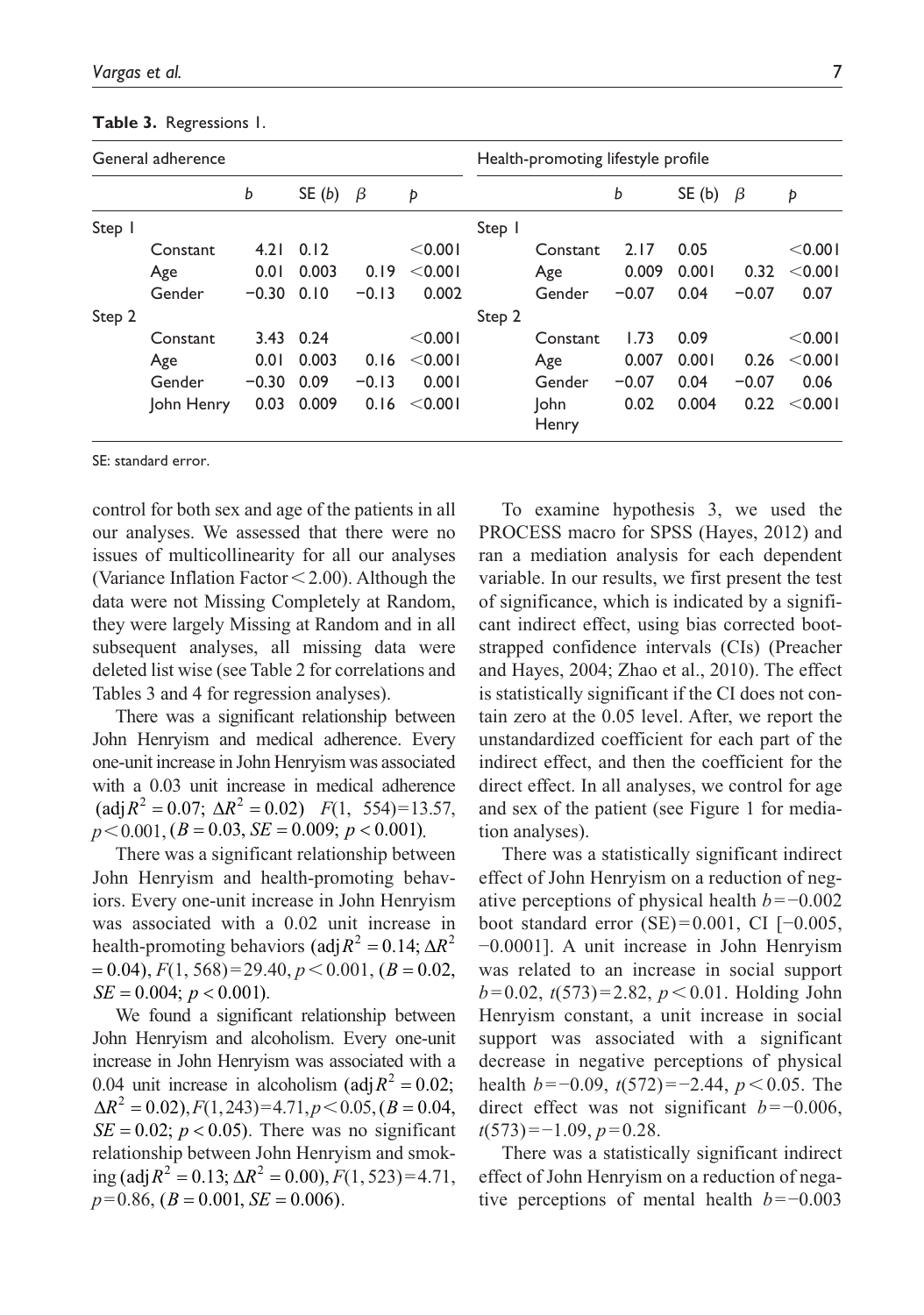| Alcoholism |            |         |                |         | Smoking |        |            |         |                |         |         |
|------------|------------|---------|----------------|---------|---------|--------|------------|---------|----------------|---------|---------|
|            |            | b       | SE (b) $\beta$ |         | Þ       |        |            | b       | SE (b) $\beta$ |         | Þ       |
| Step       |            |         |                |         |         | Step   |            |         |                |         |         |
|            | Constant   | 6.59    | 0.24           |         | < 0.001 |        | Constant   | 2.77    | 0.07           |         | < 0.001 |
|            | Age        | 0.01    | 0.006          | 0.13    | 0.05    |        | Age        | 0.003   | 0.002          | 0.07    | 0.01    |
|            | Gender     | $-0.12$ | 0.16           | $-0.05$ | 0.45    |        | Gender     | $-0.51$ | 0.06           | $-0.37$ | < 0.001 |
| Step 2     |            |         |                |         |         | Step 2 |            |         |                |         |         |
|            | Constant   | 5.65    | 0.49           |         | < 0.001 |        | Constant   | 2.75    | 0.15           |         | < 0.001 |
|            | Age        | 0.006   | 0.006          | 0.07    | 0.33    |        | Age        | 0.003   | 0.002          | 0.07    | 0.12    |
|            | Gender     | $-0.09$ | 0.16           | $-0.04$ | 0.59    |        | Gender     | $-0.51$ | 0.06           | $-0.37$ | < 0.001 |
|            | John Henry | 0.04    | 0.02           | 0.15    | 0.03    |        | John Henry | 0.001   | 0.006          | 0.007   | 0.86    |

**Table 4.** Regressions 2.

SE: standard error.

boot SE=0.002, CI [−0.007, −0.0003]. A unit increase in John Henryism was related to an increase in social support  $b=0.02$ ,  $t(572)=2.82$ , *p*<0.01. Holding John Henryism constant, a unit increase in social support was associated with a significant decrease in negative perceptions of mental health *b*=−0.16, *t*(571)=−3.69,  $p < 0.01$ . The direct effect was not significant, *b*=−0.003, *t*(572)=−0.54, *p*=0.59.

There was no statistically significant indirect effect of John Henryism on positive affect *b*=−0.0002 boot SE=0.001, CI [−0.003, 0.002] or negative affect *b*=−0.001 boot SE=0.001, CI [−0.004, 0.0000].

## **Discussion**

In the current study, we examined the relationship between John Henryism and medical adherence, health-promoting behaviors, alcoholism and smoking in patients in the People's Republic of China. We found support for hypothesis 1, such that increased John Henryism positively related to medical adherence. This first finding contributes to the literature on medical adherence, by considering how psychological factors—specifically coping mechanisms—can impact the tendency to adhere to a doctor's recommendation or treatment plan. The significant positive relationship between John Henryism and medical adherence has implications for

multiple health problems that uniquely impact China. As stated earlier, China has experienced major epidemiological shift, from primarily infectious to chronic non-communicable diseases. These findings demonstrate that John Henryism may be an important factor in promoting the overall health in individuals with chronic health conditions, since long-term medical adherence is generally associated with better health outcomes (Osterberg and Blaschke, 2005). This relationship may become more important as the population continues to age rapidly, and the likelihood of facing non-communicable diseases increases with age (Wagner and Brath, 2012). In addition, it is important to understand why John Henryism positively relates to medical adherence. Although the exact mechanisms that underpin this relationship have not been thoroughly examined, it is possible that increased John Henryism leads to increased perceptions of personal control. Thus, the more individuals engage in active coping, the more they feel in control of their health, and perhaps are more likely to adhere to medical recommendations (e.g. taking a medication daily). Researchers need to continue to investigate these mechanisms.

However, all coping mechanisms are not similar and may not be equally effective in promoting medical adherence. In fact, it is possible that some may lead to *decreased* medical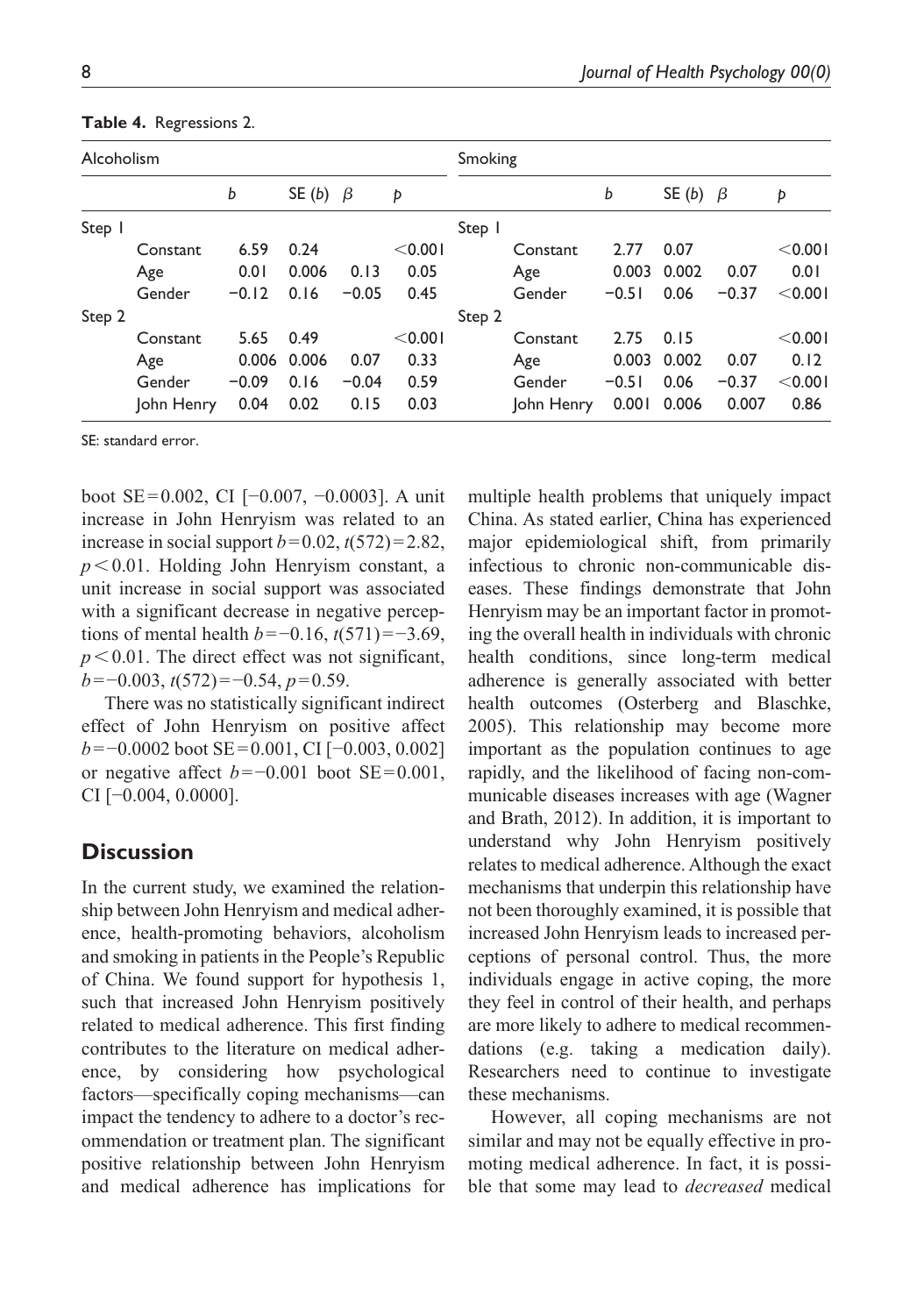

**Figure 1.** Mediation analyses.

adherence. John Henryism is a uniquely higher effort coping mechanism, in which individuals are actively engaging with a problem. Some individuals may utilize avoidance, a coping mechanism in which they are actively disengaging with an issue (Lazarus, 1993). Avoidance

has been linked to worsened depressive symptoms (Welch and Austin, 2001). Researchers need to continue investigating how different coping mechanisms relate to adherence, because these findings have implications for patients' health in every country (Krueger et al., 2005).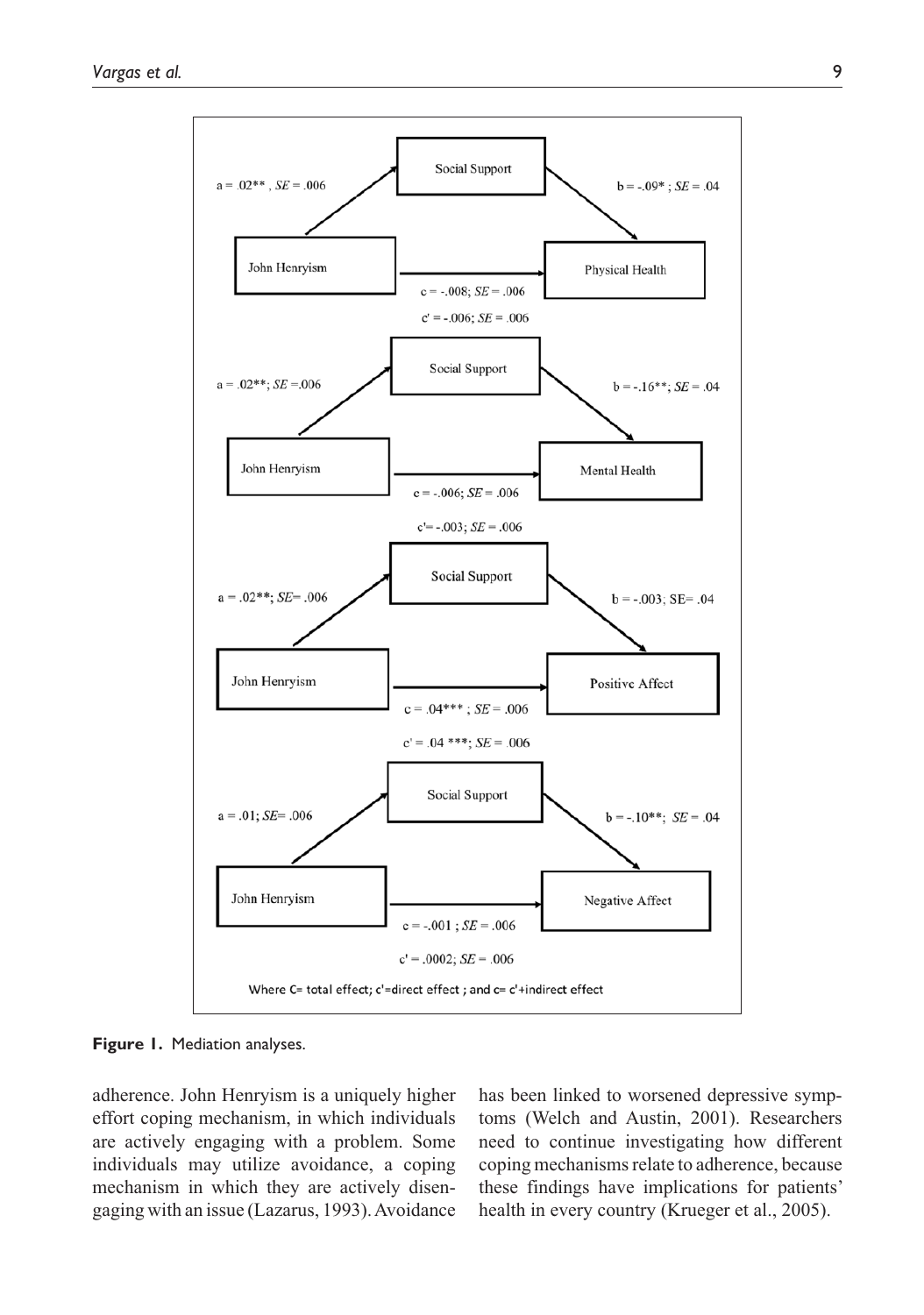We also found support for hypothesis 2, where an increase in John Henryism was positively associated with health-promoting behaviors. A substantial body of existing research has found that a large proportion of chronic noncommunicable diseases are preventable, through an engagement in health-promoting behaviors (e.g. Thompson et al., 2003). China is the nation with one of the highest percentage of individuals with obesity (NCD Risk Factor Collaboration, 2016). It may be possible that increased John Henryism may help individuals engage in health-promoting behaviors (e.g. eating a nutritious diet), which in turn reduces the likelihood of obesity. However, specific chronic conditions like obesity are multifactorial and researchers need to consider the unique complexities of each condition (McAllister et al., 2009).

Despite John Henryism's positive associations to health-promoting behaviors and medical adherence, our findings suggest that John Henryism can be a doubled-edged sword since it also predicts negative outcomes. We found a significant positive relationship between John Henryism and alcoholism, but not one to smoking. The finding on alcoholism underscores the idea that simply relying on individual efforts of coping to maintain health is not enough. Institutional health structures (e.g. health insurance, mental and physical health facilities) should be accessible to all individuals. Likewise, chronic stressors that impede health should be eradicated. The first three findings together (i.e. medical adherence, health-promotional activities, and alcoholism) stress the idea that the impact of John Henryism is more complex than originally theorized; researchers need to continue to investigate it in a more nuanced way to understand when John Henryism functions as a protective factor, and the point and conditions under which it functions as a risk factor.

To address this, researchers need to conduct longitudinal studies to examine the long-term effect of John Henryism on various health behaviors. For instance, we found that John Henryism positively related to medical adherence, but data were collected at a single time point while patients were actively seeking

medical attention. It is necessary to examine its relationship to adherence over time, since the effects of adherence are dependent on repeated behaviors over time. Furthermore, John Henryism's economic implications should be carefully investigated. We speculate that the growing appeal to Western values has complex consequences. Increases in non-communicable diseases are associated with losses in billions of dollars in China. Although increases in healthpromoting behaviors and medical adherence prevent this income lost, any fiscal losses associated with long-term health conditions (i.e. alcoholism) must be factored in as well to understand the phenomenology of John Henryism, which idealizes individualism, and its social implications for emerging markets like China.

The current study also examined the relationship between John Henryism and psychological health and self-perceptions of health through an increase in social support. In general, we found partial support for this hypothesis. In our mediations, John Henryism was related to increased social support. This single element of the mediation provides a unique extension of the literature by linking an individualistic coping strategy (i.e. John Henryism) to a group-focused coping mechanism (i.e. social support). Future research should incorporate both to further investigate how the relationship between the two functions. In support of our third hypothesis, John Henryism was associated with a reduction of negative perceptions of psychological and physical health through an increase in social support. However, John Henryism was not predicative of positive and negative affect. These inconsistent findings for psychological health outcomes could be complicated by China's historical stigma of mental health (Xu et al., 2018). China has under-developed public mental health services, and in recent years, the number of community-based mental health facilities has significantly decreased because of the economic boom (Liu et al., 2011). Since individual efforts of coping are not consistently predicting positive mental health outcomes, China should make efforts to restore mental health resources to urban and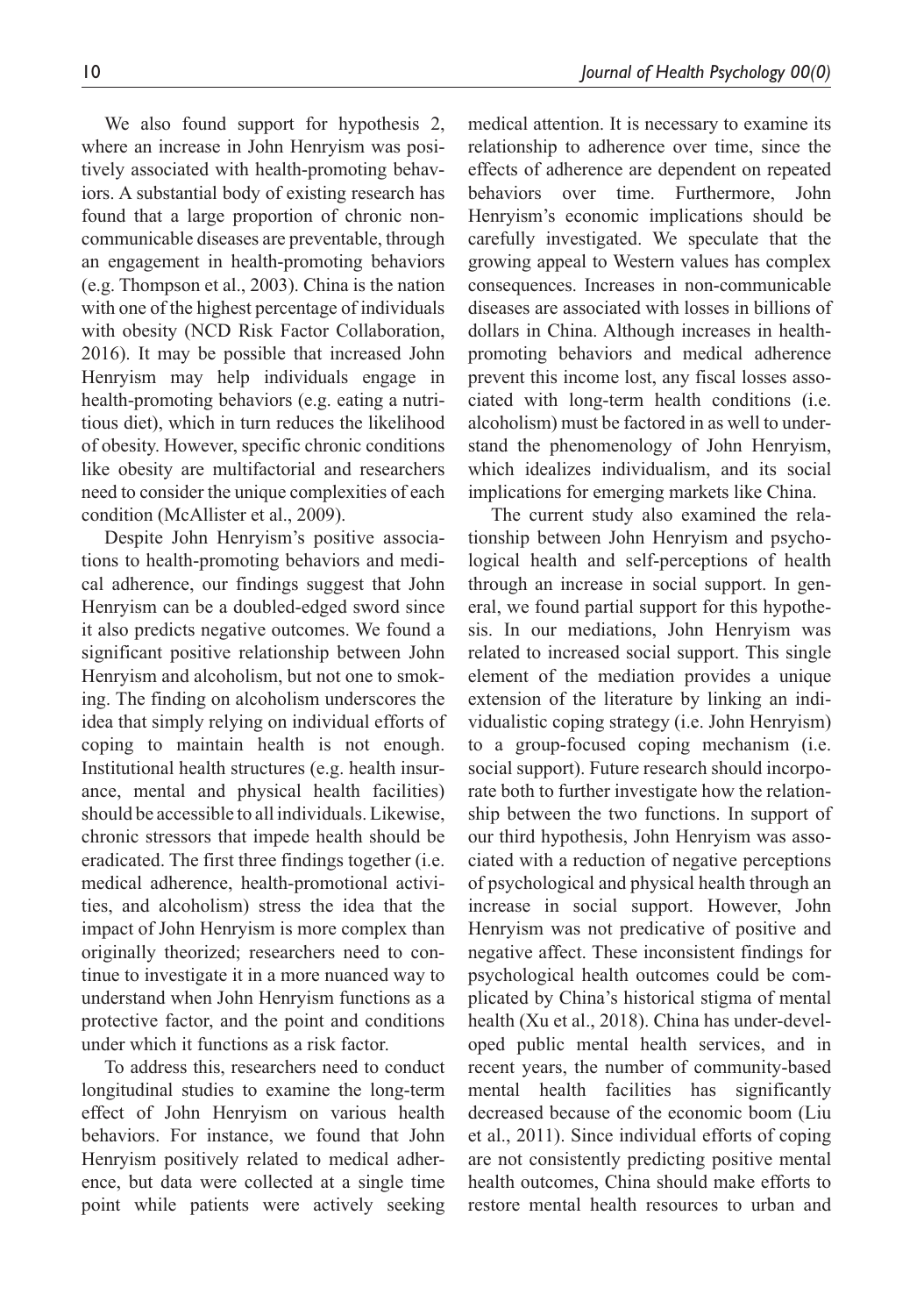rural communities to help promote improved psychological health. In addition, the literature on John Henryism and psychological health has prioritized clinical mental health outcomes (e.g. depression, chronic stress, psychiatric disorders), and to our knowledge, the relationship between John Henryism and emotional components of psychological heath (i.e. negative affect) have not been examined previously. This relationship should be investigated further.

### **Limitations**

In the current study, we expanded the body of literature of John Henryism by focusing on a unique sample of patients in China. However, the study did not come without limitations. First, relying on a sample of patients does not allow us to generalize our findings to the entire population. Our sample may have been in worse health than non-patients, since they were all seeking professional medical attention. Likewise, it is possible that the current sample was more motivated than non-patients to address their health concerns. Thus, issues regarding health were likely more salient within our sample. Similarly, most of the sample was from an urban area and all had accessibility to the medical center. While urbanization is associated with specific chronic stressors, individuals from rural areas face distinct sets of obstacles—including lack of accessibility to medical facilities— that impact their psychological and physiological health (Gong et al., 2012). Future research should examine John Henryism in samples of individuals from rural areas of China, where accessibility is restricted.

Further the magnitude of our found effects is small. However, this is expected given the intersections of individual differences and socio-political factors on health perceptions. Researchers should explore the complexities. For instance, we did not assess individuals' levels of trust in the medical system. There has been a noticeable increase in mistrust in doctors and the medical profession in China (Pan et al., 2015; Zhang and Sleeboom-Faulkner, 2011). In addition, our study design is cross-sectional in

nature, which limits our statements regarding the positive impact of active coping. While the measures in the current study were reliable, it is helpful to measure reliability of study scales throughout the translation process. Consequently, longitudinal studies are necessary to examine the role of active coping over time.

## **Conclusion**

The findings from the current study highlight paradoxical implications of the coping mechanism John Henryism, simultaneously predicting increased health-promoting and deteriorating behaviors, like medical adherence and alcoholism. Simply relying on individual efforts of coping is not entirely sufficient in promoting optimal health. Thus, every country should invest in the health and well-being of their people by making health institutions available, accessible, and affordable for their citizens.

#### **Acknowledgements**

The authors thank our research assistant Emily Addy for her assistance with the manuscript.

### **Declaration of conflicting interests**

The author(s) declared no potential conflicts of interest with respect to the research, authorship, and/or publication of this article.

### **Funding**

The author(s) received no financial support for the research, authorship, and/or publication of this article.

### **ORCID iD**

Emily A Vargas  $\Box$  <https://orcid.org/0000-0001-8551-> 2432

### **References**

- American Psychological Association (APA) (2012) Stress in America: Our health at risk. Available at: [https://www.apa.org/news/press/releases/stress/](https://www.apa.org/news/press/releases/stress/2011/final-2011.pdf) 2011/final-2011.pdf
- Anson O and Sun S (2002) Gender and health in rural China: Evidence from HeBei province. *Social Science & Medicine* 55(6): 1039–1054.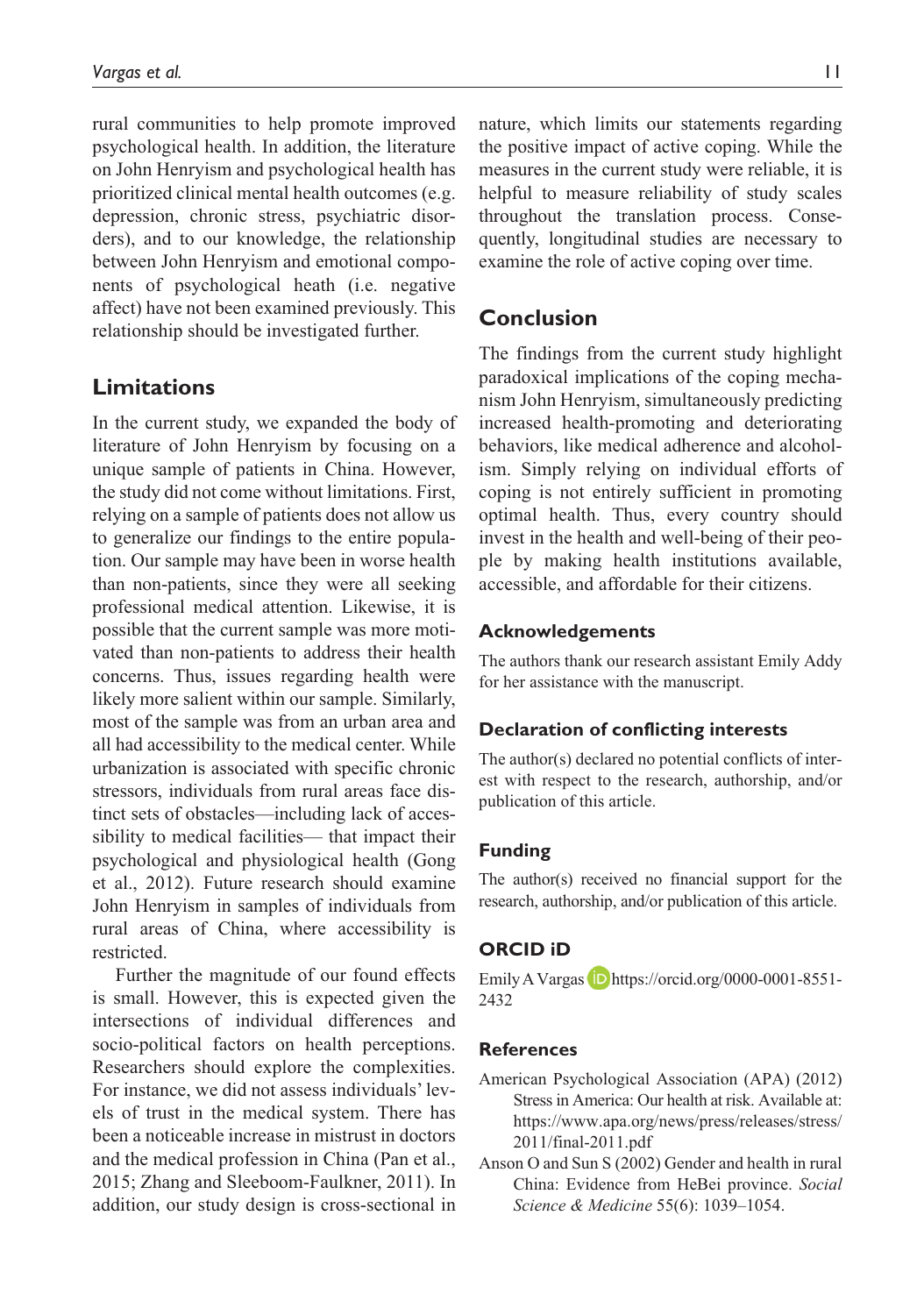- Bennett GG, Merritt MM, Sollers JJ III, et al. (2004) Stress, coping, and health outcomes among African-Americans: A review of the John Henryism hypothesis. *Psychology & Health* 19(3): 369–383.
- Bronder EC, Speight SL, Witherspoon KM, et al. (2014) John Henryism, depression, and perceived social support in Black women. *Journal of Black Psychology* 40(2): 115–137.
- Cao JX (2009) The analysis of tendency of transition from collectivism to individualism in China. *Cross-Cultural Communication* 5(4): 42.
- Chen B and Feng Y (2000) Determinants of economic growth in China: Private enterprise, education, and openness. *China Economic Review* 11(1): 1–15.
- Cochrane J, Chen H, Conigrave KM, et al. (2003) Alcohol use in China. *Alcohol and Alcoholism* 38(6): 537–542.
- Čvorović J and James SA (2017) John Henryism, gender and self-reported health among Roma/ Gypsies in Serbia. *Culture, Medicine and Psychiatry* 42: 295–314.
- DiMatteo MR, Giordani PJ, Lepper HS, et al. (2002) Patient adherence and medical treatment outcomes a meta-analysis. *Medical Care* 40(9): 794–811.
- Duijkers TJ, Drijver M, Kromhout D, et al. (1988) "John Henryism" and blood pressure in a Dutch population. *Psychosomatic Medicine* 50(4): 353–359.
- Egri CP and Ralston DA (2004) Generation cohorts and personal values: A comparison of China and the United States. *Organization Science* 15(2): 210–220.
- Ewing JA (1984) Detecting alcoholism: The CAGE Questionnaire. *JAMA* 252(14): 1905–1907.
- Gong P, Liang S, Carlton EJ, et al. (2012) Urbanisation and health in China. *The Lancet* 379(9818): 843–852.
- Glanz K and Schwartz MD (2008) Stress, coping, and health behavior. In: Glanz K, Rimer BK and Viswanath K (eds) *Health Behavior and Health Education: Theory, Research, and Practice* (4th edn). Hoboken, NJ: Wiley, pp. 211–236.
- Haritatos J, Mahalingam R and James SA (2007) John Henryism, self-reported physical health indicators, and the mediating role of perceived stress among high socio-economic status Asian immigrants. *Social Science & Medicine* 64(6): 1192–1203.
- Hayes AF (2012) PROCESS: A versatile computational tool for observed variable mediation,

moderation, and conditional process modeling [White paper]. Available at: [http://www](http://www.afhayes.com/ public/process2012.pdf) [.afhayes.com/ public/process2012.pdf](http://www.afhayes.com/ public/process2012.pdf)

- He J, Gu D, Wu X, et al. (2005) Major causes of death among men and women in China. *The New England Journal of Medicine* 353(11): 1124–1134.
- Holt EW, Muntner P, Joyce C, et al. (2012) Life events, coping, and antihypertensive medication adherence among older adults: The cohort study of medication adherence among older adults. *American Journal of Epidemiology* 176(8): S64–S71.
- Hsieh HF, Zimmerman MA, Xue Y, et al. (2014) Stress, active coping, and problem behaviors among Chinese adolescents. *American Journal of Orthopsychiatry* 84(4): 364–376.
- James SA (1994) John Henryism and the health of African-Americans. *Culture, Medicine and Psychiatry* 18: 163–182.
- James SA (1996) The John Henryism Scale for active coping. In: Jones RL (ed.) *Handbook of Tests and Measurements for Black Populations*. Hampton, VA: Cobb & Henry Publishers, pp. 415–425.
- James SA, Hartnett SA and Kalsbeek WD (1983) John Henryism and blood pressure differences among Black men. *Journal of Behavioral Medicine* 6(3): 259–278.
- Jiang Q, Yang S and Sánchez-Barricarte JJ (2016) Can China afford rapid aging? *SpringerPlus* 5(1): 1107.
- Kan H, Chen R and Tong S (2012) Ambient air pollution, climate change, and population health in China. *Environment International* 42: 10–19.
- Kiecolt KJ, Hughes M and Keith VM (2009) Can a high sense of control and John Henryism be bad for mental health? *The Sociological Quarterly* 50(4): 693–714.
- Krueger KP, Berger BA and Felkey B (2005) Medication adherence and persistence: A comprehensive review. *Advances in Therapy* 22(4): 313–356.
- Lazarus RS (1993) Coping theory and research: Past, present, and future. In: Lazarus RS (ed.) *Fifty Years of the Research and Theory of R.S. Lazarus: An Analysis of Historical and Perennial Issues*. Mahwah, NJ: Lawrence Erlbaum Associates Publishers, pp. 366–388.
- Le XP and Xu XY (1992) Clinical report on inpatients with psychiatric disorders over 10 years. *Chinese Journal of Mental Health* 6: 73–74.
- Lee L (2004) The current state of public health in China. *Annual Review of Public Health* 25: 327–339.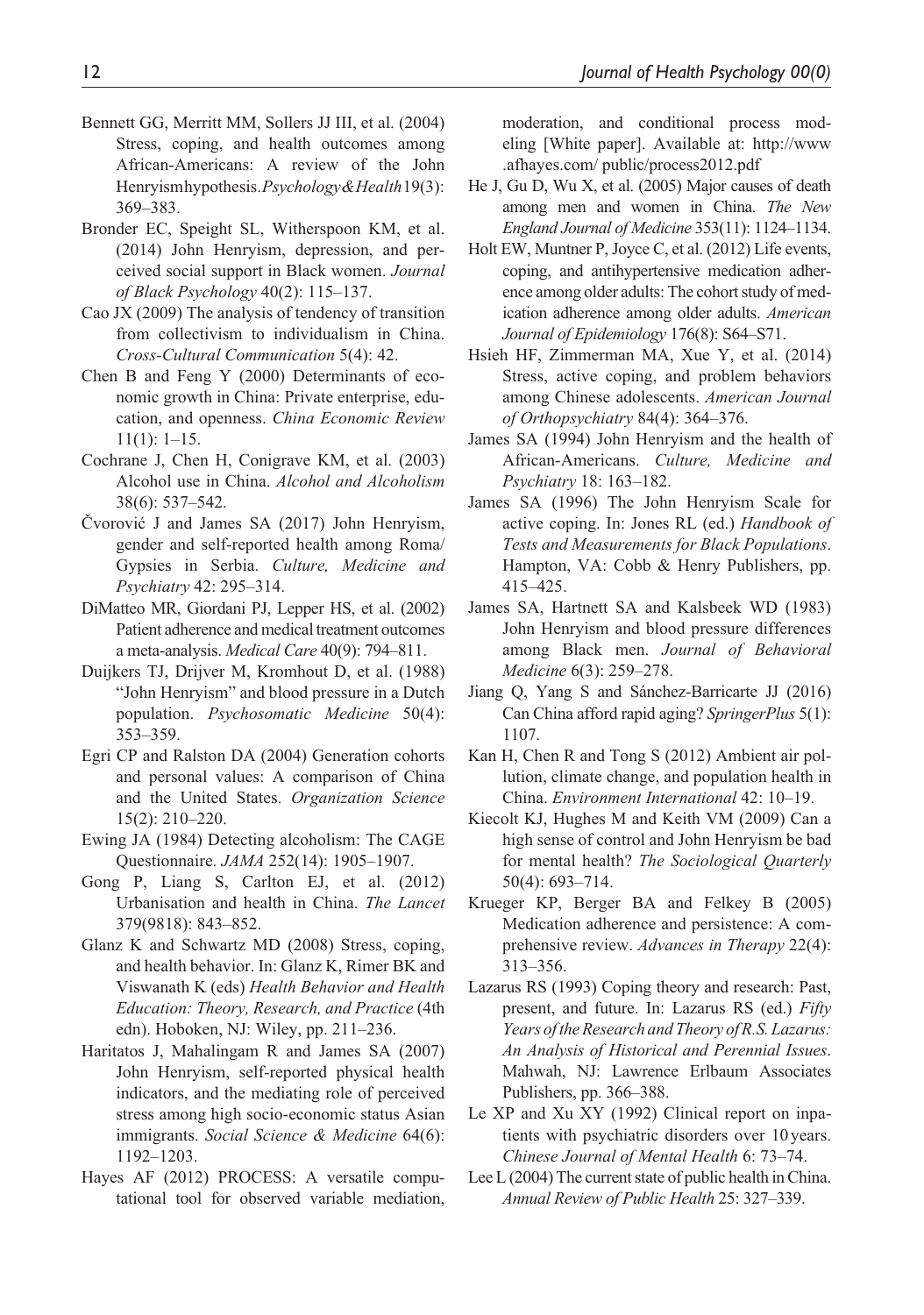- Lehto RH and Stein KF (2013) The impact of John Henryism on self-reported health behaviors in African American men. *Journal of Transcultural Nursing* 24(3): 291–296.
- Li Q, Hsia J and Yang G (2011a) Prevalence of smoking in China in 2010. *New England Journal of Medicine* 364(25): 2469–2470.
- Li X, Huang L, Wang H, et al. (2011b) Stigma mediates the relationship between self-efficacy, medication adherence, and quality of life among people living with HIV/AIDS in China. *AIDS Patient Care and STDs* 25(11): 665–671.
- Li Z and Arthur D (2005) Family education for people with schizophrenia in Beijing, China. *The British Journal of Psychiatry* 187(4): 339–345.
- Liu J and Diamond J (2005) China's environment in a globalizing world. *Nature* 435(7046): 1179– 1186.
- Liu J, Ma H, He YL, et al. (2011) Mental health system in China: History, recent service reform and future challenges. *World Psychiatry* 10(3): 210–216.
- Liu S, Wang M, Zhan Y, et al. (2009) Daily work stress and alcohol use: Testing the cross-level moderation effects of neuroticism and job involvement. *Personnel Psychology* 62(3): 575–597.
- McAllister EJ, Dhurandhar NV, Keith SW, et al. (2009) Ten putative contributors to the obesity epidemic. *Critical Reviews in Food Science and Nutrition* 49(10): 868–913.
- Merritt MM, Bennett GG, Williams RB, et al. (2004) Low educational attainment, John Henryism, and cardiovascular reactivity to and recovery from personally relevant stress. *Psychosomatic Medicine* 66(1): 49–55.
- National Bureau of Statistics of China (2018) Available at: [http://www.stats.gov.cn/english/](http://www.stats.gov.cn/english/PressRelease/201801/t20180118_1574943.html) [PressRelease/201801/t20180118\\_1574943.html](http://www.stats.gov.cn/english/PressRelease/201801/t20180118_1574943.html)
- NCD Risk Factor Collaboration (2016) Trends in adult body-mass index in 200 countries from 1975 to 2014: A pooled analysis of 1698 populationbased measurement studies with 19.2million participants. *The Lancet* 387(10026): 1377–1396.
- Neighbors HW, Njai R and Jackson JS (2007) Race, ethnicity, John Henryism, and depressive symptoms: The national survey of American life adult reinterview. *Research in Human Development* 4(1–2): 71–87.
- Osterberg L and Blaschke T (2005) Adherence to medication. *New England Journal of Medicine* 353(5): 487–497.
- Pan Y, Hong Yang X, He JP, et al. (2015) To be or not to be a doctor, that is the question: A review

of serious incidents of violence against doctors in China from 2003–2013. *Journal of Public Health* 23(2): 111–116.

- Pang SK, Ip WY and Chang AM (2001) Psychosocial correlates of fluid compliance among Chinese haemodialysis patients. *Journal of Advanced Nursing* 35(5): 691–698.
- Park L, Xiao Z, Worth J, et al. (2005) Mental health care in China: Recent changes and future challenges. *Harvard Health Policy Review* 6(2): 35–45.
- Preacher KJ and Hayes AF (2004) SPSS and SAS procedures for estimating indirect effects in simple mediation models. *Behavior Research Methods* 36(4): 717–731.
- Sabin LL, DeSilva MB, Hamer DH, et al. (2010) Using electronic drug monitor feedback to improve adherence to antiretroviral therapy among HIVpositive patients in China. *AIDS and Behavior* 14(3): 580–589.
- Schwarzer R and Knoll N (2007) Functional roles of social support within the stress and coping process: A theoretical and empirical overview. *International Journal of Psychology* 42(4): 243–252.
- The World Bank (2018). Available at: [https://data.](https://data.worldbank.org/indicator/NY.GDP.MKTP.KD.ZG) [worldbank.org/indicator/NY.GDP.MKTP.KD.ZG](https://data.worldbank.org/indicator/NY.GDP.MKTP.KD.ZG)
- Thoits PA (1986) Social support as coping assistance. *Journal of Consulting and Clinical Psychology* 54(4): 416–423.
- Thompson PD, Buchner D, Piña II, et al. (2003) Exercise and physical activity in the prevention and treatment of atherosclerotic cardiovascular disease. *Circulation* 107(24): 3109–3116.
- Thompson ER (2007) Development and validation of an internationally reliable short-form of the positive and negative affect schedule (PANAS). *Journal of Cross-Cultural Psychology* 38(2): 227–242.
- Van Loon AJM, Tijhuis M, Surtees PG, et al. (2001) Personality and coping: Their relationship with lifestyle risk factors for cancer. *Personality and Individual Differences* 31(4): 541–553.
- Wagner KH and Brath H (2012) A global view on the development of non communicable diseases. *Preventive Medicine* 5(1): 438–441.
- Walker SN, Sechrist KR and Pender NJ (1987) The health-promoting lifestyle profile: Development and psychometric characteristics. *Nursing Research* 36(2): 76–81.
- Wang H, He G, Li X, et al. (2008) Self-reported adherence to antiretroviral treatment among HIV-infected people in Central China. *AIDS Patient Care and STDs* 22(1): 71–80.